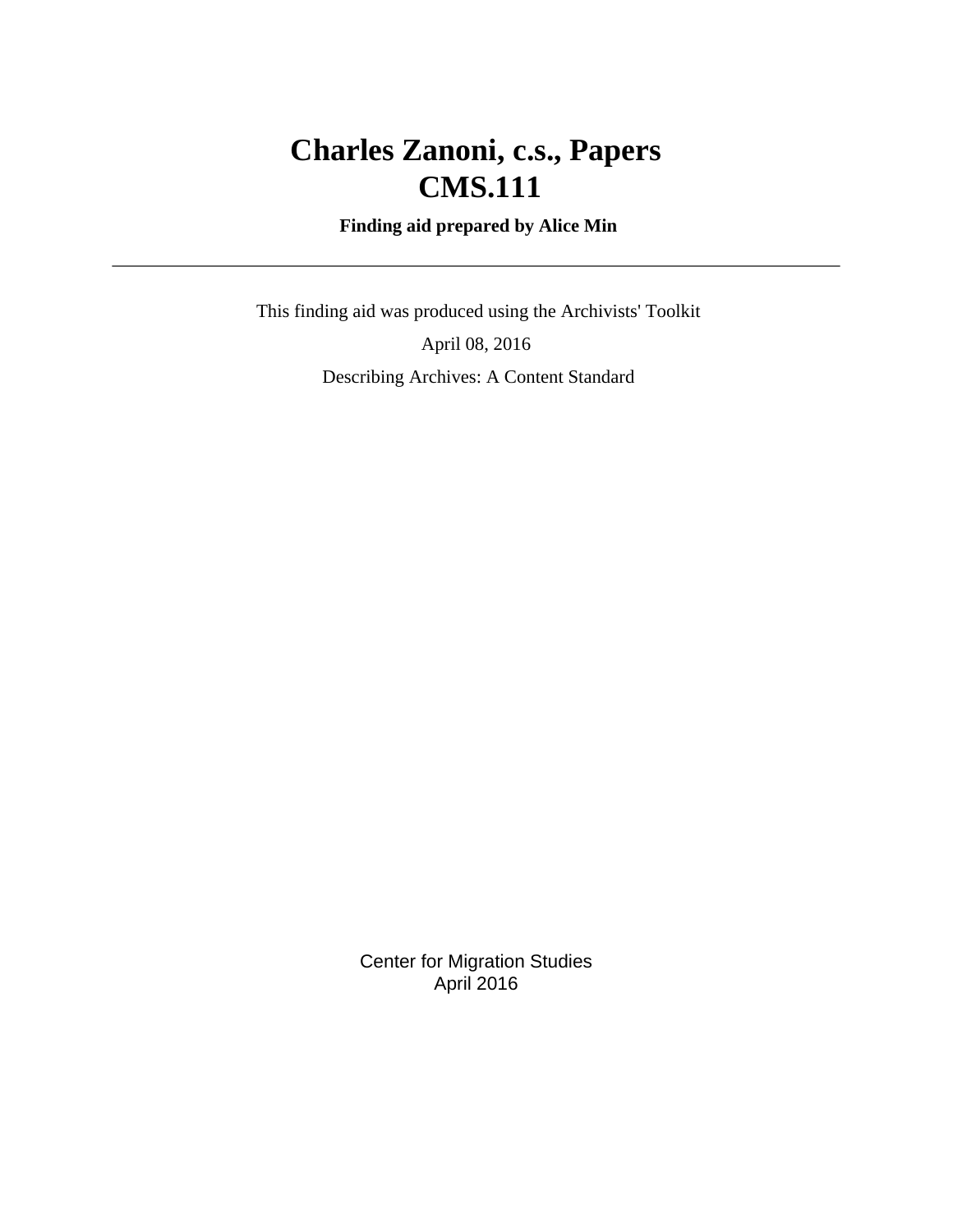# **Table of Contents**

| Audiocassette: General Audience of the Holy Father John Paul II to the General Chapter of the |
|-----------------------------------------------------------------------------------------------|
|                                                                                               |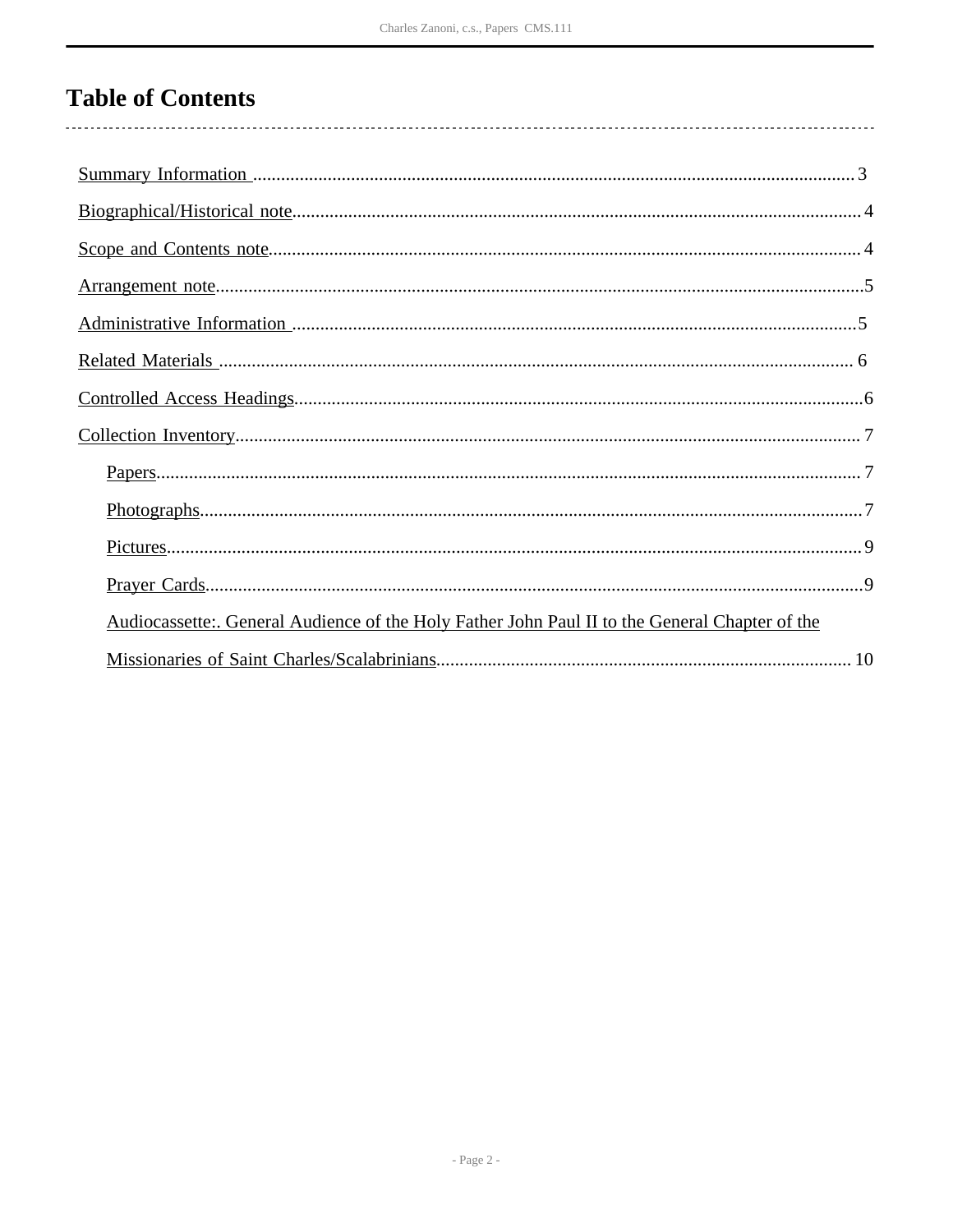# <span id="page-2-0"></span>**Summary Information**

| <b>Repository</b>    | <b>Center for Migration Studies</b>                                                                                                                                                                                                                                                                                                                                                                                                                                                                                                                                                                                                                                          |
|----------------------|------------------------------------------------------------------------------------------------------------------------------------------------------------------------------------------------------------------------------------------------------------------------------------------------------------------------------------------------------------------------------------------------------------------------------------------------------------------------------------------------------------------------------------------------------------------------------------------------------------------------------------------------------------------------------|
| <b>Title</b>         | Charles Zanoni, c.s., Papers                                                                                                                                                                                                                                                                                                                                                                                                                                                                                                                                                                                                                                                 |
| Date [inclusive]     | 1931-2014                                                                                                                                                                                                                                                                                                                                                                                                                                                                                                                                                                                                                                                                    |
| <b>Extent</b>        | 0.5 Linear feet 1 document box                                                                                                                                                                                                                                                                                                                                                                                                                                                                                                                                                                                                                                               |
| <b>Location note</b> | CMS.111 is housed at the Center for Migration Studies, 307 East 60th<br>Street, third floor, New York, New York 10022.                                                                                                                                                                                                                                                                                                                                                                                                                                                                                                                                                       |
| Language             | English                                                                                                                                                                                                                                                                                                                                                                                                                                                                                                                                                                                                                                                                      |
|                      | Language of Materials note This collection is mainly in English although there are materials in Italian,<br>Latin, and Spanish.                                                                                                                                                                                                                                                                                                                                                                                                                                                                                                                                              |
| <b>Abstract</b>      | CMS.111 contains the papers and images that the Rev. Charles Zanoni,<br>c.s., judged significant enough to deposit with the Center for Migration<br>Studies archives. At the heart of the collection are images: photographs of<br>religious ceremonies important in Zanoni's life, images of Saint Charles<br>Borromeo--the patron of the order to which Zanoni belongs-- and an<br>extensive collection of prayer cards collected mostly from Zanoni's<br>religious confreres. These are supplemented by papers documenting<br>the history and theology of the Order of the Scalabrinians and by an<br>audiocassette of a papal audience attended by members of the order. |

### **Preferred Citation note**

Center for Migration Studies of New York; Rev. Charles J. Zanoni Papers (CMS.111); Box 1; Folder.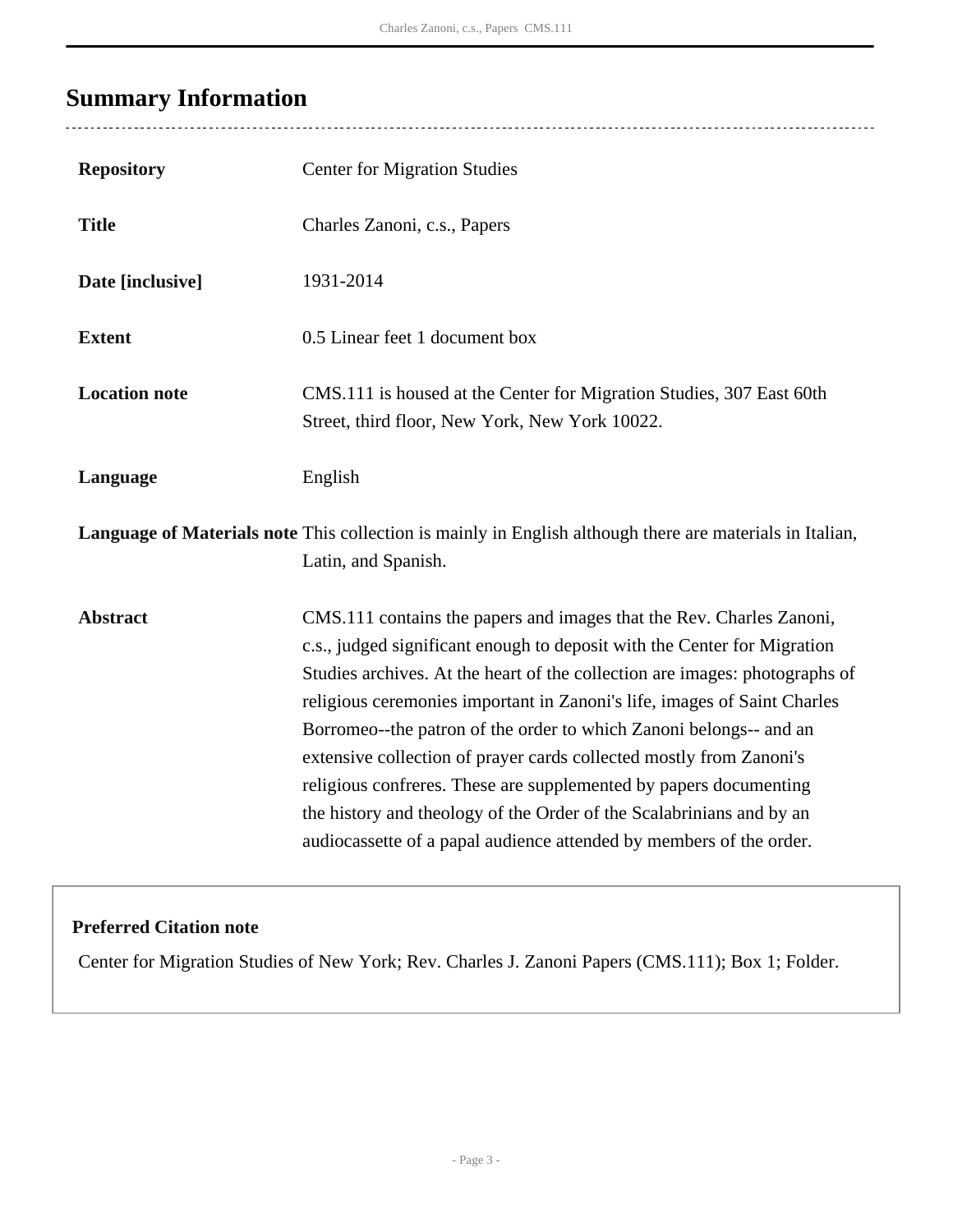## <span id="page-3-0"></span>**Biographical/Historical note**

Father Charles Zanoni, c.s., was born on December 27th, 1935, to two Italian immigrants living outside of Chicago in Melrose Park, Illinois. Born into a Catholic family, early in life he attended parishes staffed by members of a religious order then known as the Pious Society of Saint Charles and now known as the Society of Saint Charles-Scalabrinians, founded in 1887 to minister to migrants and refugees. He joined the order, making his first vows in September 1955. Educated at the order's He Sacred Heart Seminary in Chicago and Saint Charles Seminary in New York, he was ordained April 7, 1962, by Joseph Pernicone, Auxiliary Bishop of New York, at one of the Scalabrini Fathers' biggest missions, the Church of Our Lady of Pompei in Greenwich Village. A member of the Scalabrinians' Saint Charles Province, covering the eastern seaboard of North America from Canada to South America north of Brazil, he served in a variety of parishes in Canada and the United States before returning to Our Lady of Pompei as pastor, a postion he held from 1981 to 1989. During that time he led the parish in renovating the mural above the church altar, restoring it to its original design while adding images of Blessed Scalabrini and Saint Martin de Porres, a nod to the fact that the Italian immigrants at Pompei once worshipped in a church building they had bought from an African-American Roman Catholic congregation (Saint Benedict the Moor), and he created and edited a parish newsletter, the Village Bells. From there, he served at the Scalabrinian-run rest home of Villa Rosa in Mitchellville, Maryland, at the Scalabrinians' House of Studies in Jamaica, Queens, and, from 1996 to 2005 as pastor of Holy Rosary parish in Washington, D.C. He was then reassigned to the parish of Saint Rocco in Johnston, Rhode Island. He reached retirement age while serving at the parish of Saint Bartholomew in Silver Lake, Rhode Island, from which he deposited his personal papers with the Center for Migration Studies.

## <span id="page-3-1"></span>**Scope and Contents note**

Generally a person's papers document events in a person's life; CMS.111, instead, documents the interests of its depositor: the Rev. Charles Zanoni, c.s. Zanoni since childhood has been attracted to an organization priorly known as the Pious Society of Saint Charles, a congregation of male religious founded in 1887 to minister to migrants and refugees, beginning with the Italians from whom the order's earlist recruits were drawn. Zanoni joined the community in 1955. During his time with the Order, the community underwent great changes. It adopted a new name, the Society of Saint Charles-Scalabrinians, to honor both the order's patron saint and its founder, Blessed Bishop John Baptist Scalabrini, and it expanded its ministry to include non-pastoral missions and also ministry to migrants and refugees of other ethnicities and language groups. Zanoni was one of those who connected the order to its Italian roots.Born to Italian immigrants and bilingual, he ministered to newly arrived immigrants and to generations of Italian-Americans in a number of Scalabrinan-staffed parishes in Canada and eastern United States.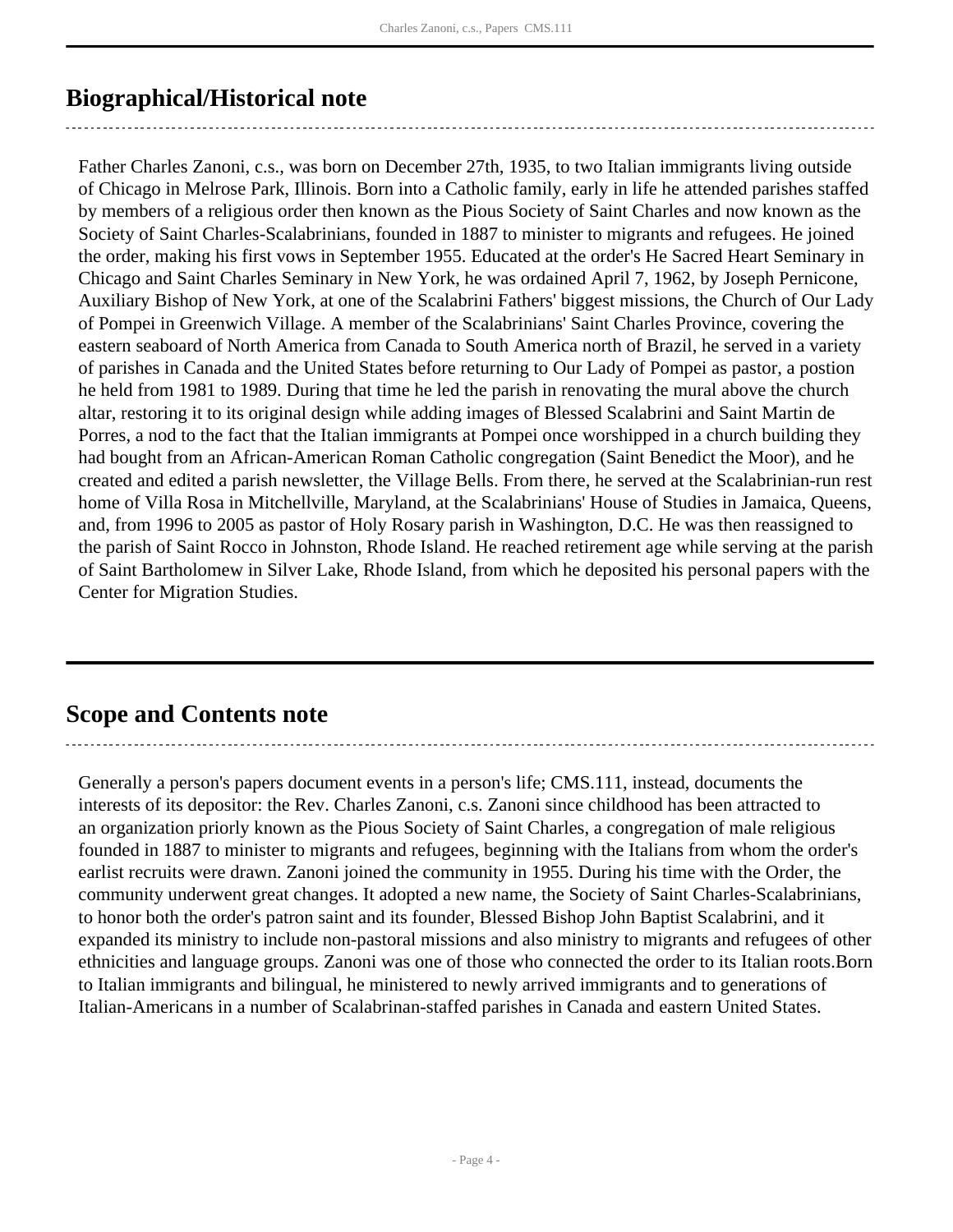At the heart of CMS.111 are several series of images. Zanoni collected images of Jesus, Mary, and Joseph on the Flight into Egypt from stationery and Christmas cards. This is a key image of Jesus for the Scalabrinians, because it depicts the Holy Family as migrants and refugees, the people the Scalabrinians serve. Similarly, Zanoni collected postcard-sized images of Saint Charles Borromeo, his personal patron saint and the patron of the Scalabrinian order. Photographs document key events in Zanoni's life as a Scalabrinian and a priest, such as his profession of final vows and his ordination. Finally, Zanoni collected prayer cards, pocket-sized paper items given to guests attending a milestone event in a person's religious life, such as a funeral or an ordination, usually with information about the event on one side and an image on the other. The cards document Zanoni's social life and connections to other members of the Scalabrinian community from parishioners to fellow clergy members. They also document changes in the technology creating devotional items and the aesthetics of piety.

These images are supplemented by two other genres of items. CMS.111 includes a series of papers documenting Scalabrinian history and theology in various ways, and also an audiocassette recording of an audience with Pope John Paul II that members of the Scalabrinian community attended.

The donor arranged the collection into its present Series. Low-resolution scans have been made of the photographs and prayer cards to facilitate research.

Additionally, CMS.111 might be useful to researchers studying the life and pastoral work of Catholic priests, particularly Scalabrinians, in the twentieth century from ordination to retirement. It also speaks more broadly to Catholic, particularly Italian-American, devotional life.

### <span id="page-4-0"></span>**Arrangement note**

CMS.111 is arranted into four Series as follows.

## <span id="page-4-1"></span>**Administrative Information**

#### **Publication Information**

Center for Migration Studies April 2016

#### **Conditions Governing Access note**

Open to researchers by appointment.

#### **Conditions Governing Use note**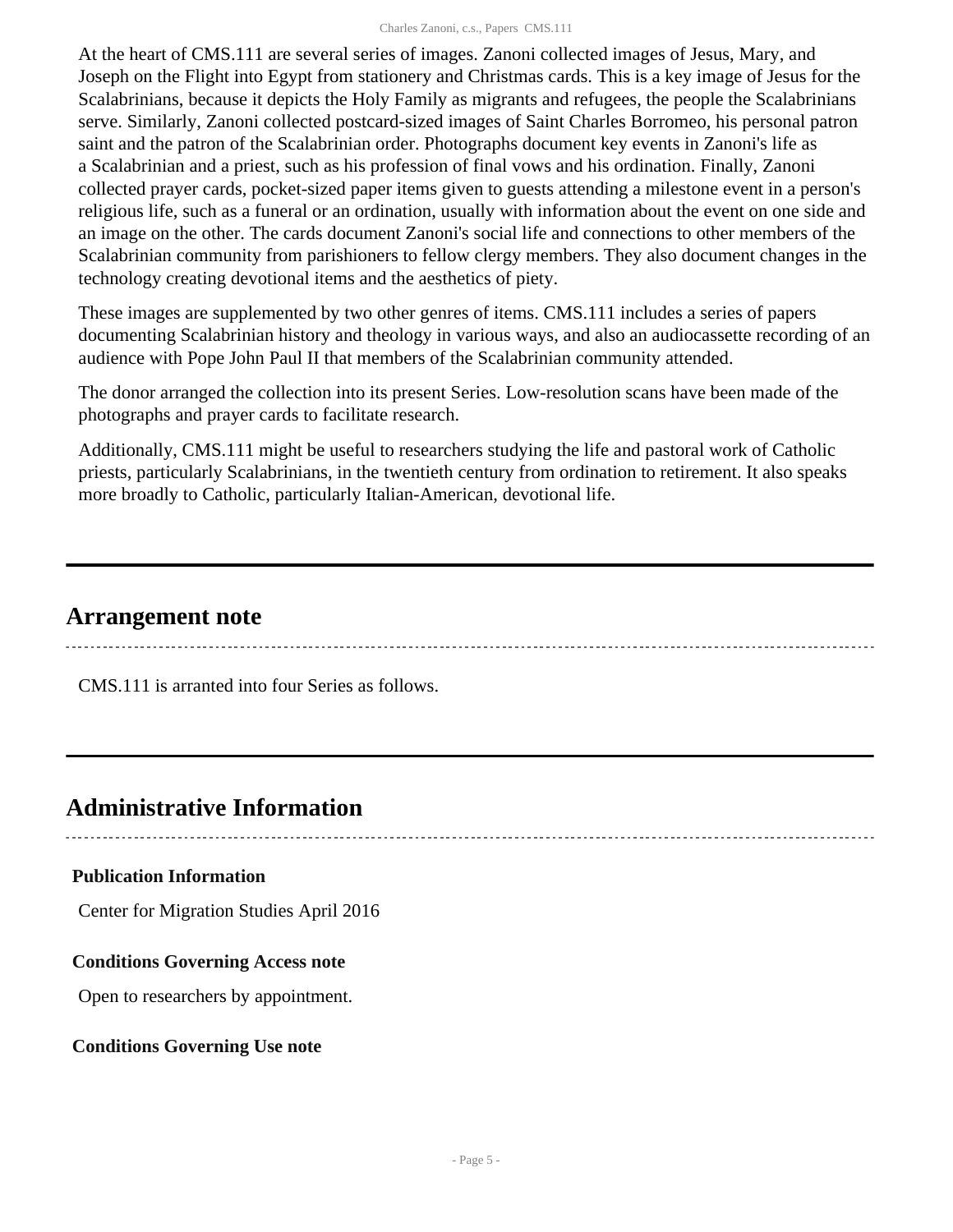Copyright is owned by the Center for Migration Studies. Permission to publish materials must be requested before use.

#### **Immediate Source of Acquisition note**

This collection was directly donated by Father Charles Zanoni, c.s., in May of 2015.

## <span id="page-5-0"></span>**Related Materials**

#### **Related Archival Materials note**

CMS.029, Rhode Island Churches Records CMS.036, Church of the Holy Rosary Reocrds CMS.037, Church of Our Lady of Pompei Records CMS.078, Saint Charles Province, Society of Saint Charles-Scalabrinians, Records

### <span id="page-5-1"></span>**Controlled Access Headings**

#### **Corporate Name(s)**

• Scalabrinians. -- Archives

#### **Genre(s)**

• Photographs

#### **Subject(s)**

- Devotional objects |x Catholic Church, [Orthodox Eastern Church, etc.]
- Priests |z United States.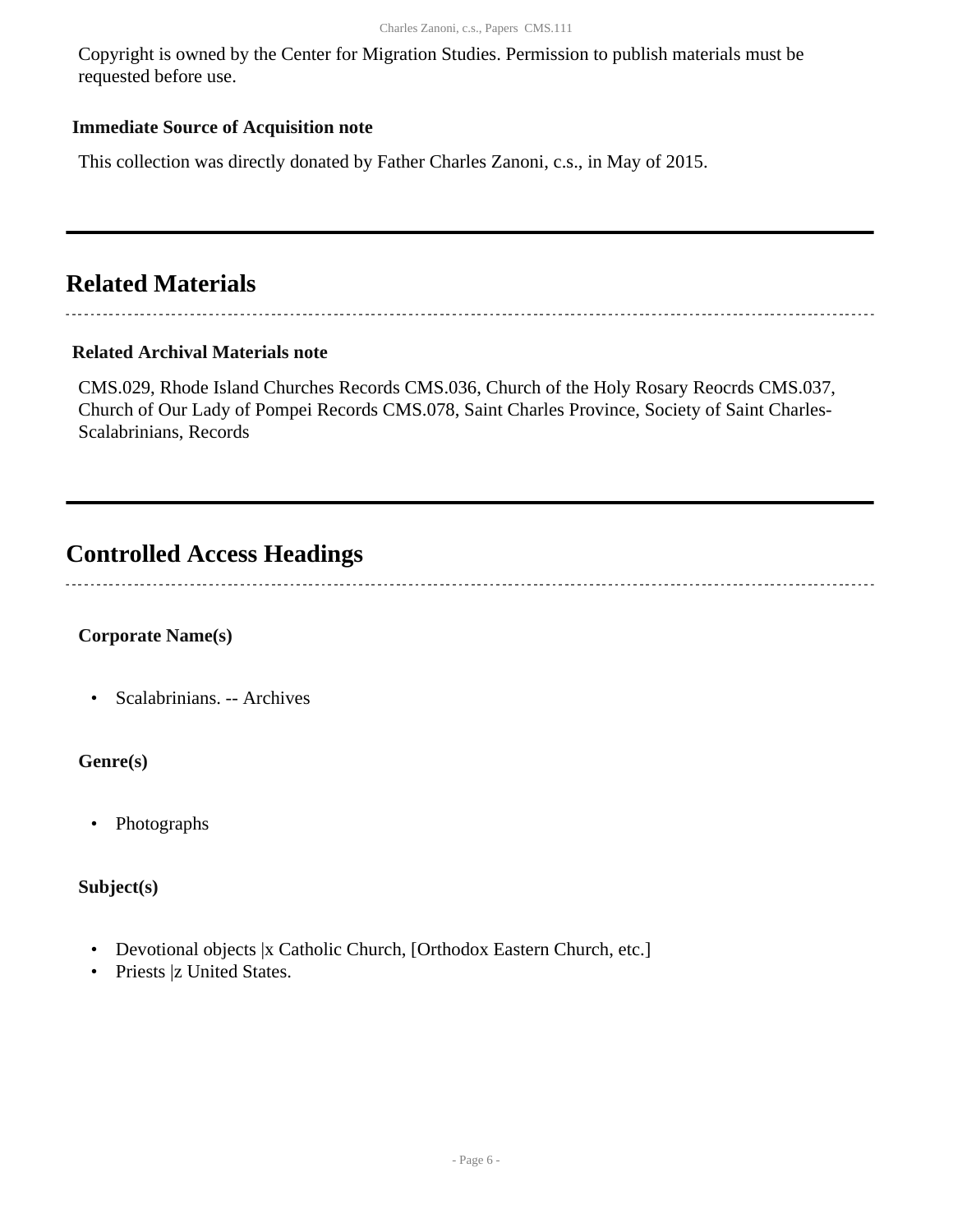# <span id="page-6-0"></span>**Collection Inventory**

<span id="page-6-2"></span><span id="page-6-1"></span>

| <b>Papers</b>                                                                                                                                                                                                                                           |                            |                           |
|---------------------------------------------------------------------------------------------------------------------------------------------------------------------------------------------------------------------------------------------------------|----------------------------|---------------------------|
|                                                                                                                                                                                                                                                         | <b>Box</b>                 | <b>Folder</b>             |
| Father Charles Zanoni, c.s., Cover letter 2015 May 22                                                                                                                                                                                                   | $\mathbf{1}$               | 1                         |
| Articles on Scalabrinians, Celebration of Mother Cabrini's arrival in the<br>United States with her sisters 1989-2009                                                                                                                                   | $\mathbf{1}$               | $\overline{2}$            |
| The original copy of a circular letter written by Rev. Domenico Vicentini,<br>Superior General of the Congregation of St. Charles, Dated October<br>24, 1905, five months after death of the Founder Blessed John Baptist<br>Scalabrini 1905 October 24 | $\mathbf{1}$               | 3                         |
| Message of Archbisphop Gabriel Montalvo Nuncio to the United States,<br>Read by Msgr. Girelli, Charge D'Affaires at Washington D.C. 2005 June                                                                                                           | 1                          | $\overline{4}$            |
| Papers written on Blessed Bishop Scalabrini 2005                                                                                                                                                                                                        | $\mathbf{1}$               | 5                         |
| Research Material of St. Charles Borromeo 1990-1996                                                                                                                                                                                                     | $\mathbf{1}$               | 6                         |
| Photographs 1961-1962                                                                                                                                                                                                                                   | <b>Box</b><br>$\mathbf{1}$ | <b>Folder</b><br>$7 - 23$ |
| <b>Box</b>                                                                                                                                                                                                                                              | <b>Folder</b>              | Photograph                |
| $\mathbf{1}$<br>Group Photo of Clerics and Faculty in 1948, Italy 1948                                                                                                                                                                                  | 7                          | $\mathbf{1}$              |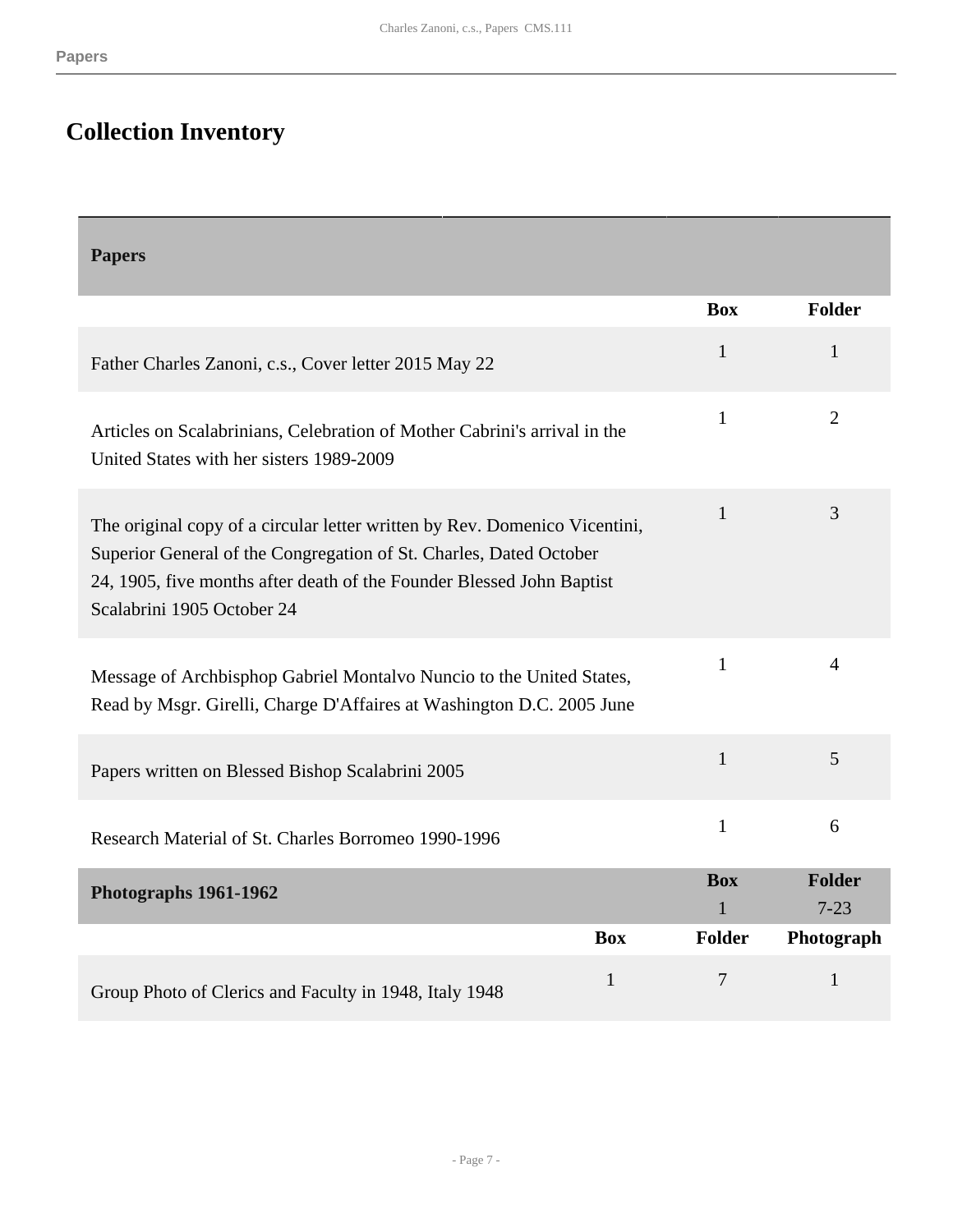| Ordination of Subdeacons in 1961 1961 | $\mathbf{1}$ | 8  | $2 - 3$   |
|---------------------------------------|--------------|----|-----------|
| Ordination of Subdeacons in 1961 1961 | $\mathbf{1}$ | 9  | $4 - 5$   |
| Ordination of Subdeacons in 1961 1961 | $\mathbf{1}$ | 10 | $6\,$     |
| Ordinations of Deacons in 1961 1961   | $\mathbf{1}$ | 11 | $7 - 8$   |
| Ordination of Deacons in 1961 1961    | $\mathbf{1}$ | 12 | $9 - 10$  |
| Priestly Ordinations in 1962 1962     | $\mathbf{1}$ | 13 | $11 - 12$ |
| Priestly Ordinations in 1962 1962     | $\mathbf{1}$ | 14 | $13 - 14$ |
| Priestly Ordinations in 1962 1962     | $\mathbf{1}$ | 15 | $15-16$   |
| Priestly Ordinations in 1962 1962     | $\mathbf{1}$ | 16 | $17 - 18$ |
| Priestly Ordinations in 1962 1962     | $\mathbf{1}$ | 17 | 19-20     |
| Priestly Ordinations in 1962 1962     | $\mathbf{1}$ | 18 | 21-22     |
| Priestly Ordinations in 1962 1962     | $\mathbf{1}$ | 19 | 23-24     |
| Priestly Ordinations in 1962 1962     | $\mathbf{1}$ | 20 | $25 - 26$ |
| Priestly Ordinations in 1962 1962     | $\mathbf{1}$ | 21 | 27-28     |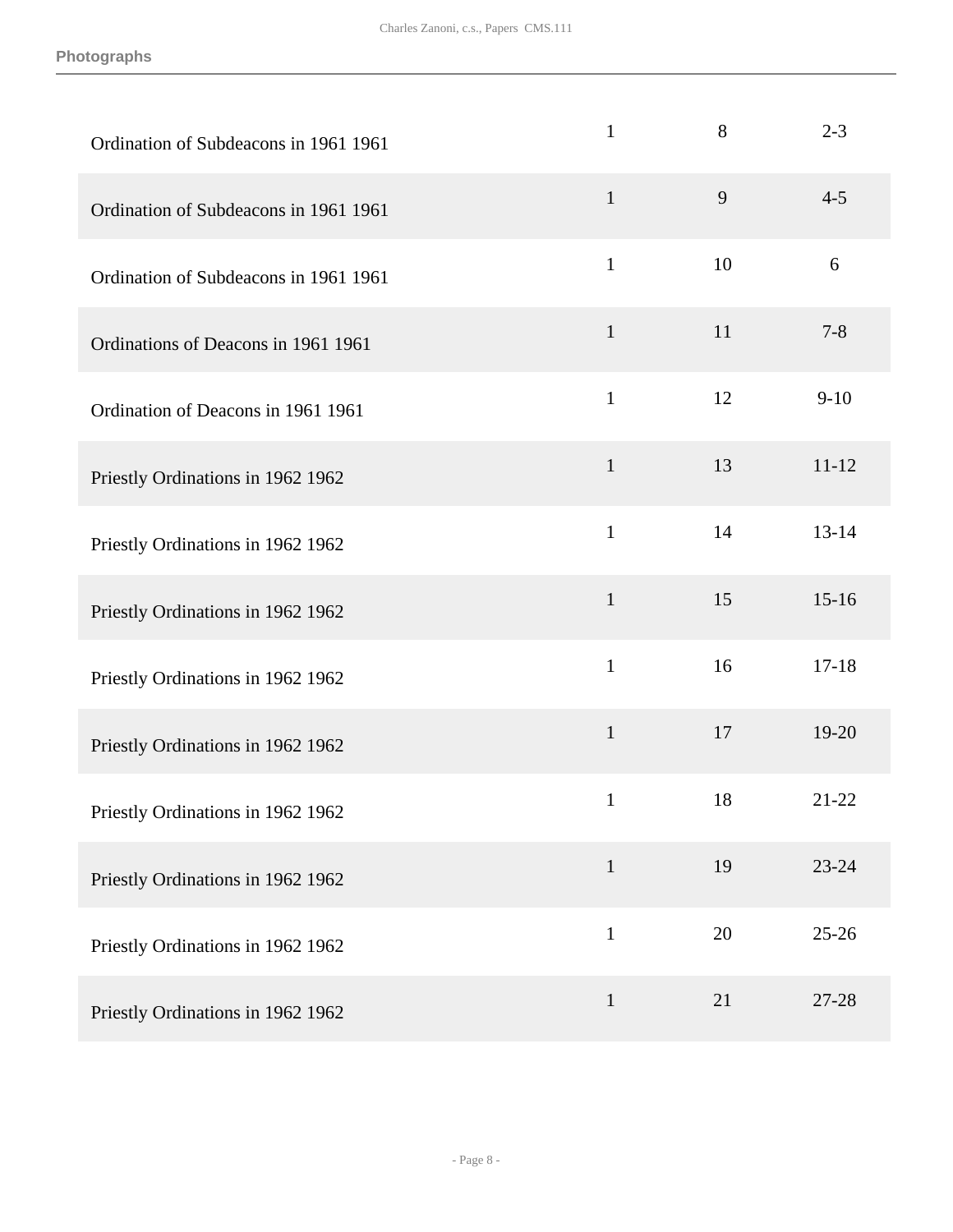<span id="page-8-0"></span>

| Priestly Ordinations in 1962 1962                                |              | 22         | 29-30         |
|------------------------------------------------------------------|--------------|------------|---------------|
| Priestly Ordinations in 1962 1962                                | $\mathbf{1}$ | 23         | 31            |
| <b>Pictures 1961-2015</b>                                        |              |            |               |
|                                                                  |              |            |               |
|                                                                  |              | <b>Box</b> | <b>Folder</b> |
| Flight into Egypt: Biblical Symbol of Migration, A1-54 1966-2011 |              | 1          | 24            |

### <span id="page-8-1"></span>**Prayer Cards**

|                                                                                          | <b>Box</b>   | Folder |
|------------------------------------------------------------------------------------------|--------------|--------|
| Prayer Cards: Confreres-Profession of Vows, C1-16 1948 September 18-<br>1983 August 14   | $\mathbf{1}$ | 26     |
| Prayer Cards: Ordination of Priests Confreres, D1-53 1931-1998<br>November 28            | 1            | 27     |
| Prayer Cards: Anniversaries of Priest Ordination, E1-42 1949 September<br>7-2012 April 7 |              | 28     |
| Prayer Cards: Memorials and Death Notices F1-50 1929-2014 November                       |              | 24     |